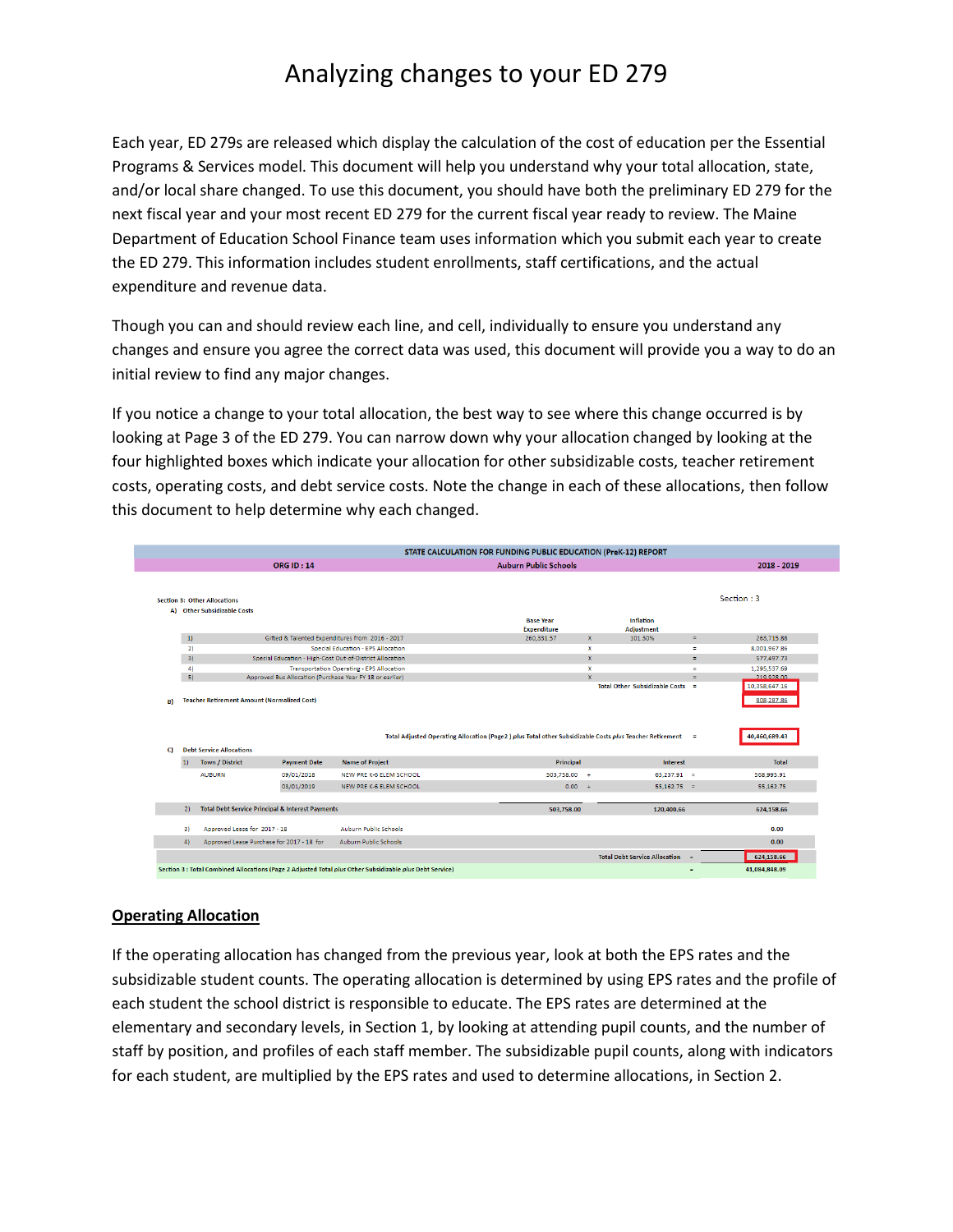### **Section 1:**

To find the EPS rates (purple box), look at the bottom right hand corner of Page 1. Most changes to the rates will have been caused by student counts (blue boxes), actual staff FTE counts (yellow box), or the EPS Salary Matrix data (orange box). The number of students in the blue boxes will determine the EPS FTEs per position the school district is allocated; this is seen in the red box.

The comparison of the EPS FTEs and the Actual FTEs will determine the % of EPS, in the black box. If the actual FTE for a position is above the EPS FTE, then the ratio will be below 1.00, and if the actual FTE is below the EPS FTE, the ratio will be above 1.00. Changes in the number of attending students, without changes to the staffing for the school district, will affect the % of EPS.

Decreasing attending population, with no staff changes, can mean a lower adjusted EPS salary (pink box). The attending student data can be compared against the student certification report that is submitted each year. Staff data can be compared against the staff certification report that is submitted each year.

|            | <b>Section 1: Computation of EPS Rates</b>                         |                                |                            |                   |                            |                      |                       |                            |                             |                                      |            |                                     |                              |        |              |                           |                                                   |          |                          |                             |                            |
|------------|--------------------------------------------------------------------|--------------------------------|----------------------------|-------------------|----------------------------|----------------------|-----------------------|----------------------------|-----------------------------|--------------------------------------|------------|-------------------------------------|------------------------------|--------|--------------|---------------------------|---------------------------------------------------|----------|--------------------------|-----------------------------|----------------------------|
|            | A) Attending Counts:                                               |                                |                            |                   |                            | PreK-K               |                       | $1 - 5$                    |                             | $6 - 8$                              |            | PreK-8                              | $9 - 12$                     |        | <b>Total</b> |                           |                                                   |          |                          |                             |                            |
|            | 1) Attending Pupils (October 2016)                                 |                                |                            |                   |                            | 464.0                | $\ddot{\phantom{1}}$  | 1,336.0                    |                             | 802.0                                | $\sim$     | $2,602.0 +$                         | 1.029.0                      |        | 3,631.0      |                           |                                                   |          |                          |                             |                            |
|            | 2) Attending Pupils (October 2017)                                 |                                |                            |                   |                            | 431.0                | ٠                     | 1,335.0                    |                             | 776.0                                |            | $2.542.0 +$                         | 1,024.0                      |        | 3,566.0      |                           |                                                   |          |                          |                             |                            |
|            | 3) Attending Pupils Average                                        |                                |                            |                   |                            | 447.5                |                       | 1,335.5                    |                             | 789.0                                |            | $2.572.0 +$                         | 1.026.5                      |        | 3.598.5      |                           |                                                   |          |                          |                             |                            |
|            |                                                                    |                                |                            |                   |                            |                      |                       |                            |                             |                                      |            | 72%                                 | 28%                          |        | 100 %        |                           |                                                   |          |                          |                             |                            |
|            | <b>B)</b> Staff Positions                                          | <b>PreK-KEPS</b><br><b>FTE</b> | <b>Student to</b><br>Staff | $+ 1 - 5$ EPS FTE | <b>Student</b><br>to Staff | $\ddot{\phantom{1}}$ | 6-8 EPS<br><b>FTE</b> | <b>Student</b><br>to Staff | 9-12 EPS<br>٠<br><b>FTE</b> | <b>Student</b><br>to Staff           |            | <b>EPS FTE</b><br>÷<br><b>Total</b> | <b>Actual FTE</b><br>Total   | $\sim$ | % Of EPS     | $\mathbf{x}$              | <b>SAU Data in</b><br>$\sim$<br><b>EPS Matrix</b> |          | Adjusted EPS =<br>Salary | <b>Elementary</b><br>Salary | <b>Secondary</b><br>Salary |
|            |                                                                    |                                |                            |                   |                            |                      |                       |                            |                             |                                      |            | 219.0                               |                              |        |              |                           |                                                   |          |                          |                             |                            |
| 1)         | <b>Teachers</b>                                                    | 29.8                           | $(15:1)$ +                 | 78.6              | (17:1)                     | $+$                  | 46.4                  | $(17:1) +$                 |                             | 64.2                                 | $(16:1) =$ |                                     | 238.5                        |        | 0.92         | $\boldsymbol{\mathsf{x}}$ | 12,279,317                                        |          | 11.296.972               | 8.077.335                   | 3,219,637                  |
| 21         | Guidance                                                           | 1.3                            | $(350:1) +$                | 3.8               | (350:1)                    | ÷                    | 2.3                   | $(350:1) +$                |                             | $(250:1) =$<br>4.1                   |            | 11.5                                | 11.0                         |        | 1.05         | $\mathbf x$               | 561,505                                           |          | 589.580                  | 421.550                     | 168,030                    |
| $\vert$ 3) | Librarians                                                         | 0.6                            | $(800:1) +$                | 1.7               | (800:1)                    | $\ddot{}$            | 1.0                   | $(800:1) +$                |                             | $(800:1) =$<br>1.3                   |            | 4.6                                 | 1.0                          |        | 4.60         | $\mathbf{x}$              | 60,437                                            |          | 278,010                  | 198,777                     | 79,233                     |
| 4)         | Health                                                             | 0.6                            | $(800:1) +$                | 1.7               | (800:1)                    | $\ddot{\phantom{1}}$ | 1.0                   | $(800:1) +$                |                             | $1.3$ $(800:1) =$                    |            | 4.6                                 | 2.0                          |        | 2.30         | $\boldsymbol{\mathsf{x}}$ | 115,268                                           |          | 265,116                  | 189,558                     | 75,558                     |
| 5)         | <b>Education Techs</b>                                             | 3.9                            | $(114:1) +$                | 11.7              | (114:1)                    | $+$                  | 2.5                   | $(312:1) +$                |                             | $3.2$ $(316:1) =$                    |            | 21.3                                | 6.5                          |        | 3.28         | $\mathbf{x}$              | 128.074                                           |          | 420,083                  | 300,359                     | 119,724                    |
| 61.        | <b>Library Techs</b>                                               | 0.9                            | $(500:1) +$                | 2.7               | (500:1)                    | ÷                    | 1.6                   | $(500:1) +$                |                             | $(500:1) =$<br>2.1                   |            | 7.3                                 | 6.5                          |        | 1.12         | $\mathbf{x}$              | 150.935                                           |          | 169.047                  | 120.869                     | 48.178                     |
| 7)         | Clerical                                                           | 2.2                            | $(200:1)$ +                | 6.7               | (200:1)                    | $\pm$                | 3.9                   | $(200:1) +$                |                             | $5.1$ $(200:1) =$                    |            | 17.9                                | 18.5                         |        | 0.97         | $\mathbf{x}$              | 614,453                                           |          | 596,019                  | 426,154                     | 169,865                    |
| 8)         | School Admin.                                                      | 1.5                            | $(305:1) +$                | 4.4               | (305:1)                    | $\ddot{\phantom{1}}$ | 2.6                   | $(305:1) +$                |                             | $3.3$ $(315:1) =$                    |            | 11.8                                | 12.5                         |        | 0.94         |                           | 1,144,480                                         |          | 1,075,811                | 769,205                     | 306,606                    |
|            |                                                                    |                                |                            |                   |                            |                      |                       |                            |                             | Elementary                           |            |                                     | <b>Secondary</b>             |        |              |                           |                                                   |          |                          | <b>Elementary</b>           | <b>Secondary</b>           |
|            | C) Computation of Benefits:                                        |                                |                            |                   |                            |                      | Percentage            |                            |                             | Salary                               |            |                                     | Salary                       |        |              |                           |                                                   |          |                          | <b>Benefits</b>             | <b>Benefits</b>            |
| 1)         | Teachers, Guidance, Librarians & Health                            |                                |                            |                   |                            |                      | 19.00%                |                            | $\mathbf{x}$                | 8.887.220                            |            |                                     | 3.542.458                    |        |              |                           | $\equiv$                                          |          |                          | 1.688.572                   | 673,067                    |
| 2)         | <b>Education &amp; Library Technicians</b>                         |                                |                            |                   |                            |                      | 36.00%                |                            | $\mathbf{x}$                | 421,228                              |            |                                     | 167,902                      |        |              |                           | $\blacksquare$                                    |          |                          | 151,642                     | 60,445                     |
| 31         | Clerical                                                           |                                |                            |                   |                            |                      | 29.00%                |                            | $\mathbf{x}$                | 426.154                              |            |                                     | 169,865                      |        |              |                           | $\equiv$                                          |          |                          | 123.585                     | 49.261                     |
| 4)         | <b>School Administrators</b>                                       |                                |                            |                   |                            |                      | 14.00%                |                            | $\mathbf{x}$                | 769,205                              |            |                                     | 306,606                      |        |              |                           | $\blacksquare$                                    |          |                          | 107,689                     | 42,925                     |
|            |                                                                    |                                |                            |                   |                            |                      | PreK-8                | $9 - 12$                   |                             | <b>Elementary</b><br><b>Students</b> |            |                                     | Secondary<br><b>Students</b> |        |              |                           |                                                   |          |                          | <b>Elementary</b>           | <b>Secondary</b>           |
| 1)         | D) Other Support Per-Pupil Costs:<br>Substitute Teachers (1/2 Day) |                                |                            |                   |                            |                      | 43                    | 43 X                       |                             | 2,572.0                              |            |                                     | 1.026.5                      |        |              |                           | $=$                                               |          |                          | Support<br>110,596          | <b>Support</b><br>44,140   |
| 2)         | Supplies and Equipment                                             |                                |                            |                   |                            |                      | 378                   | 521 X                      |                             | 2,572.0                              |            |                                     | 1.026.5                      |        |              |                           | $\blacksquare$                                    |          |                          | 972,216                     | 534,807                    |
| 31         | <b>Professional Development</b>                                    |                                |                            |                   |                            |                      | 65                    | 65 X                       |                             | 2,572.0                              |            |                                     | 1,026.5                      |        |              |                           | $\equiv$                                          |          |                          | 167,180                     | 66,723                     |
| 4)         | Instructional Leadership Support                                   |                                |                            |                   |                            |                      | 29                    | 29X                        |                             | 2,572.0                              |            |                                     | 1.026.5                      |        |              |                           | ٠                                                 |          |                          | 74,588                      | 29,769                     |
| 51         | Co- and Extra-Curricular Student                                   |                                |                            |                   |                            |                      | 40                    | 125 X                      |                             | 2.572.0                              |            |                                     | 1,026.5                      |        |              |                           | $\equiv$                                          |          |                          | 102,880                     | 128,313                    |
| 6)         | <b>System Administration/Support</b>                               |                                |                            |                   |                            |                      | 92                    | 92 X                       |                             | 2,572.0                              |            |                                     | 1.026.5                      |        |              |                           | $\blacksquare$                                    |          |                          | 236,624                     | 94,438                     |
| 7)         | <b>Operations &amp; Maintenance</b>                                |                                |                            |                   |                            |                      | 1103                  | 1311 X                     |                             | 2.572.0                              |            |                                     | 1,026.5                      |        |              |                           |                                                   | $\equiv$ |                          | 2.836.916                   | 1,345,742                  |
|            | <b>E)</b> Other Adjustments:                                       |                                |                            |                   |                            |                      |                       |                            |                             |                                      |            |                                     |                              |        |              |                           |                                                   |          |                          |                             |                            |
| 1)         | Regional Adjustment for Staff & Substitute Salaries                |                                |                            |                   |                            |                      |                       |                            |                             |                                      |            | Regional Index =                    | 0.98                         |        |              |                           |                                                   |          |                          | $-212.288$                  | $-84.619$                  |
|            | <b>Section 1: Totals</b>                                           |                                |                            |                   |                            |                      |                       |                            |                             |                                      |            |                                     |                              |        |              |                           |                                                   |          |                          | 16,864,007                  | 7,171,842                  |
|            | <b>Divided by Attending Pupils:</b>                                |                                |                            |                   |                            |                      |                       |                            |                             |                                      |            |                                     |                              |        |              |                           |                                                   |          | ÷                        | 2,572.0                     |                            |
|            | <b>Calculated EPS Rates Per Pupil:</b>                             |                                |                            |                   |                            |                      |                       |                            |                             |                                      |            |                                     |                              |        |              |                           |                                                   |          | $\equiv$                 | 6.557                       | 1,026.5<br>6.987           |
|            |                                                                    |                                |                            |                   |                            |                      |                       |                            |                             |                                      |            |                                     |                              |        |              |                           |                                                   |          |                          |                             |                            |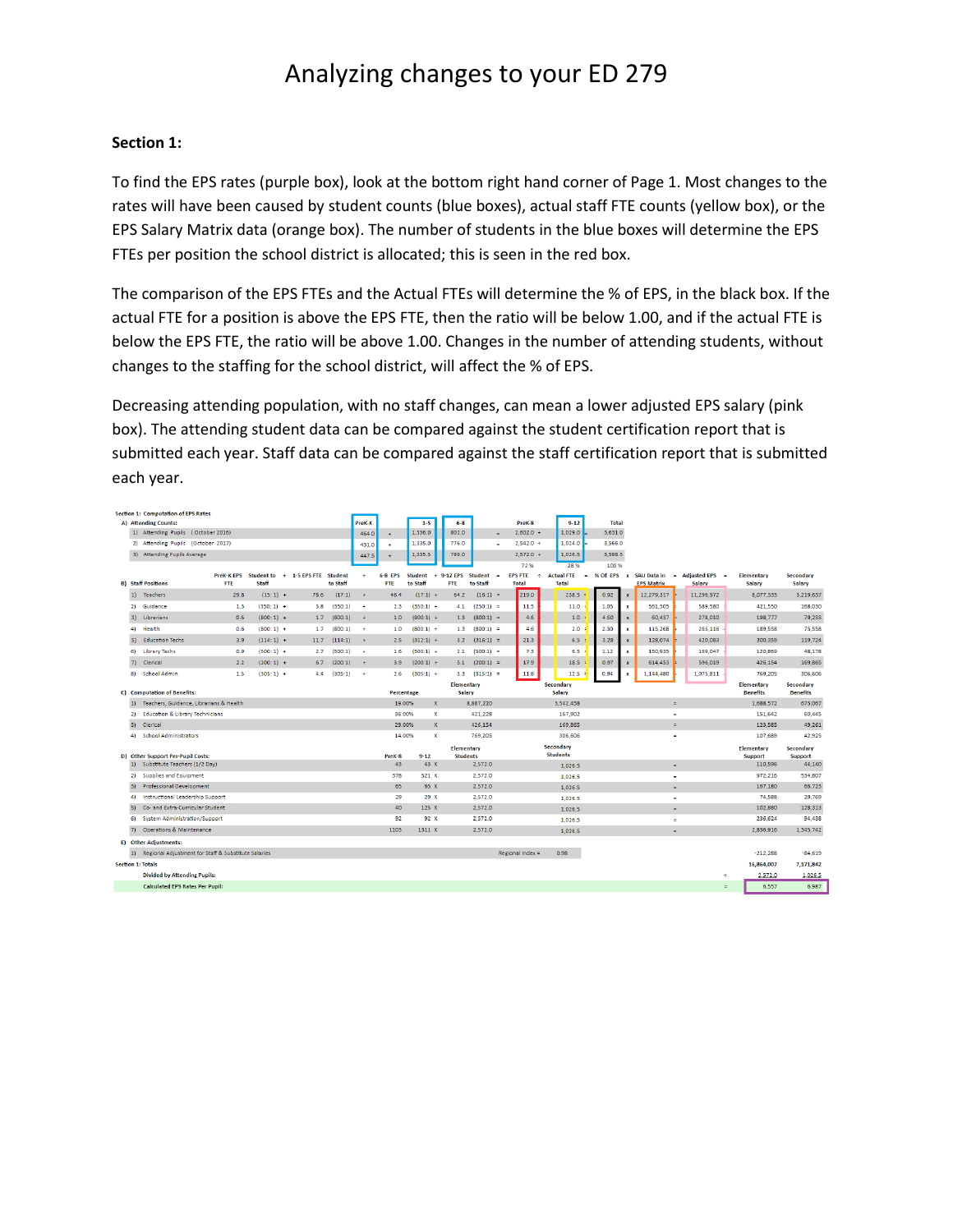### **Section 2:**

The subsidizable counts are split into 3 groups, 4YO/PreK, K-8 and 9-12. These counts, along with the total count, can be reviewed against the student certification report. The disadvantaged rate (red box) for the school district can also have a major impact on school funding; if there are questions about the rate for your district you can speak with the School Finance staff for how your rate was established. On occasion, through schools opening or closing, school districts may gain or lose an Isolated Small School (ISS) Adjustment (green box). If you gained or lost an ISS adjustment, and are unsure why, contact the school finance staff.

|     |             | <b>Section 2: Operating Cost Allocations</b>               |                        |                       |              |                    |                           |                           |     |                                  | Section: 2 |
|-----|-------------|------------------------------------------------------------|------------------------|-----------------------|--------------|--------------------|---------------------------|---------------------------|-----|----------------------------------|------------|
|     |             | A) Subsidizable Pupils (Includes Superintendent Transfers) | 4YO/PreK               |                       | $K-8$        | $9 - 12$           |                           | <b>Total</b>              |     |                                  |            |
|     | 1)          | October 2016                                               | 190.0                  | 2,411.0               |              | 1,028.0            |                           | 3,629.0                   |     |                                  |            |
|     | 2)          | October 2017 (may include 4YO/PreK estimates)              | 177.0                  | 2,405.0               |              | 1,033.0            |                           | 3,615.0                   |     |                                  |            |
|     | 3)          | Subsidizable Pupils Average                                | 183.5                  | 2,408.0               |              | 1,030.5            |                           | 3,622.0                   |     |                                  |            |
|     |             |                                                            |                        |                       |              |                    |                           | <b>SAU EPS Rates from</b> |     | <b>Basic Cost Allocations</b>    |            |
| B)  |             | <b>Basic Counts</b>                                        |                        | <b>Average Pupils</b> |              |                    |                           | Page 1                    |     |                                  |            |
|     | $ 1\rangle$ | 4YO/PreK Pupils                                            | (Most Recent Oct Only) | 177.0                 |              |                    | $\mathbf{x}$              | $6.557 =$                 |     | 1.160.589.00                     |            |
|     | 2)          | K-8 Pupils                                                 |                        | 2,408.0               |              |                    | X                         | $6,557 =$                 |     | 15,789,256.00                    |            |
|     | 3)          | 9-12 Pupils                                                |                        | 1.030.5               |              |                    | $\overline{\mathbf{x}}$   | $6.987 =$                 |     | 7,200,103.50                     |            |
|     | 4)          | Adult Education Courses at .1                              |                        | 20.3                  |              |                    | x                         | $6,987 =$                 |     | 141,836.10                       |            |
|     | 5)          | 4YO/PreK Equiv. Instruction Pupils                         | (Most Recent Oct Only) | 0.000                 |              |                    | $\overline{\mathbf{x}}$   | $6,557 =$                 |     | 0.00                             |            |
|     | 6)          | K-8 Equiv. Instruction Pupils                              |                        | 0.625                 |              |                    | $\mathbf x$               | $6,557 =$                 |     | 4.098.13                         |            |
|     | 7)          | 9-12 Equiv. Instruction Pupils                             |                        | 0.000                 |              |                    | $\mathbf{x}$              | $6.987 =$                 |     | 0.00                             |            |
| C). |             | <b>Weighted Counts</b><br>(Most Recent Oct Only)           |                        |                       |              |                    |                           | <b>SAU EPS Rates from</b> |     | <b>Weighted Cost Allocations</b> |            |
|     |             |                                                            |                        | <b>Pupils</b>         |              | <b>EPS Weights</b> |                           | Page 1                    |     |                                  |            |
|     | $ 1\rangle$ | 4YO/PreK Disadvantaged @                                   | 0.6022                 | 106.6 X               |              | 0.15               | $\mathbf{x}$              | $6.557 =$                 |     | 104.846.43                       |            |
|     | 2)          | K-8 Disadvantaged @                                        | 0.6022                 | $1,450.1$ X           |              | 0.15               | $\boldsymbol{\mathsf{x}}$ | $6,557 =$                 |     | 1,426,245.86                     |            |
|     | 3)          | 9-12 Disadvantaged @                                       | 0.6022                 | 620.6 X               |              | 0.15               | $\mathbf{x}$              | $6.987 =$                 |     | 650.419.83                       |            |
|     | 4)          | 4YO/PreK English Learners                                  |                        | 5.0 X                 |              | 0.500              | $\mathbf{x}$              | $6,557 =$                 |     | 16,392.50                        |            |
|     | 5)          | K-8 English Learners                                       |                        | 124.0 X               |              | 0.500              | x                         | $6,557 =$                 |     | 406,534.00                       |            |
|     | 6)          | 9-12 English Learners                                      |                        | 69.0 X                |              | 0.500              | $\mathbf x$               | $6,987 =$                 |     | 241,051.50                       |            |
|     |             |                                                            |                        |                       |              |                    |                           | <b>EPS Targeted</b>       |     | <b>Targeted Cost Allocations</b> |            |
| D)  |             | <b>Targeted Funds</b>                                      |                        | <b>Pupils</b>         |              | <b>EPS Weights</b> |                           | <b>Amount</b>             |     |                                  |            |
|     | 1)          | 4YO/PreK Student Assessment                                | (Most Recent Oct Only) | 177.0                 |              |                    | $\mathbf{x}$              | $49.00 =$                 |     | 8,673.00                         |            |
|     | 2)          | K-8 Student Assessment                                     |                        | 2,408.0               |              |                    | $\mathbf{x}$              | $49.00 =$                 |     | 117,992.00                       |            |
|     | 3)          | 9-12 Student Assessment                                    |                        | 1,030.5               |              |                    | $\overline{\mathbf{x}}$   | $49.00 =$                 |     | 50,494.50                        |            |
|     | 4)          | 4YO/PreK Technology Resources                              | (Most Recent Oct Only) | 177.0                 |              |                    | x                         | $107.00 =$                |     | 18,939.00                        |            |
|     | 5)          | PreK-8 Technology Resources                                |                        | 2.408.0               |              |                    | $\mathbf{x}$              | $107.00 =$                |     | 257,656.00                       |            |
|     | 6)          | 9-12 Technology Resources                                  |                        | 1,030.5               |              |                    | $\boldsymbol{\mathsf{x}}$ | $322.00 =$                |     | 331,821.00                       |            |
|     | 7)          | 4YO/PreK Pupils                                            | (Most Recent Oct Only) | 177.0                 | $\mathbf{x}$ | 0.10               | $\mathbf{x}$              | $6,557 =$                 |     | 116,058.90                       |            |
|     | 8)          | K-2 Pupils                                                 |                        | 798.5                 | $\mathbf{x}$ | 0.10               | $\mathbf x$               | $6,557 =$                 |     | 523,576.45                       |            |
|     | 9)          | 4YO/PreK Disadvantaged Targeted                            | (Most Recent Oct Only) | 106.6                 | $\mathbf{x}$ | 0.05               | $\mathbf x$               | $6,557 =$                 |     | 34,948.81                        |            |
|     | 10)         | K-8 Disadvantaged Targeted                                 |                        | 1,450.1               | $\mathbf{x}$ | 0.05               | x                         | $6,557 =$                 |     | 475,415.29                       |            |
|     | 11)         | 9-12 Disadvantaged Targeted                                |                        | 620.6 $\times$        |              | 0.05               | $\mathbf x$               | $6,987 =$                 |     | 216,806.61                       |            |
| E)  |             | <b>Isolated Small School Adjustment</b>                    |                        |                       |              |                    |                           |                           |     |                                  |            |
|     | 1)          | PreK-8 Isolated Small School Adjustment                    |                        |                       |              |                    |                           |                           | Ξ   | 0.00                             |            |
|     | 2)          | 9-12 Isolated Small School Adjustment                      |                        |                       |              |                    |                           |                           | Ξ   | 0.00                             |            |
|     |             | <b>Section 2: Operating Allocation Totals</b>              |                        |                       |              |                    |                           |                           | $=$ | 29, 293, 754, 41                 |            |
|     |             | <b>Percentage of EPS Transition Amount:</b>                |                        |                       |              |                    |                           |                           | x   | 100.00%                          |            |
|     |             | <b>Adjusted Total Operating Allocation Amount:</b>         |                        |                       |              |                    |                           |                           | Ξ   | 29.293.754.41                    |            |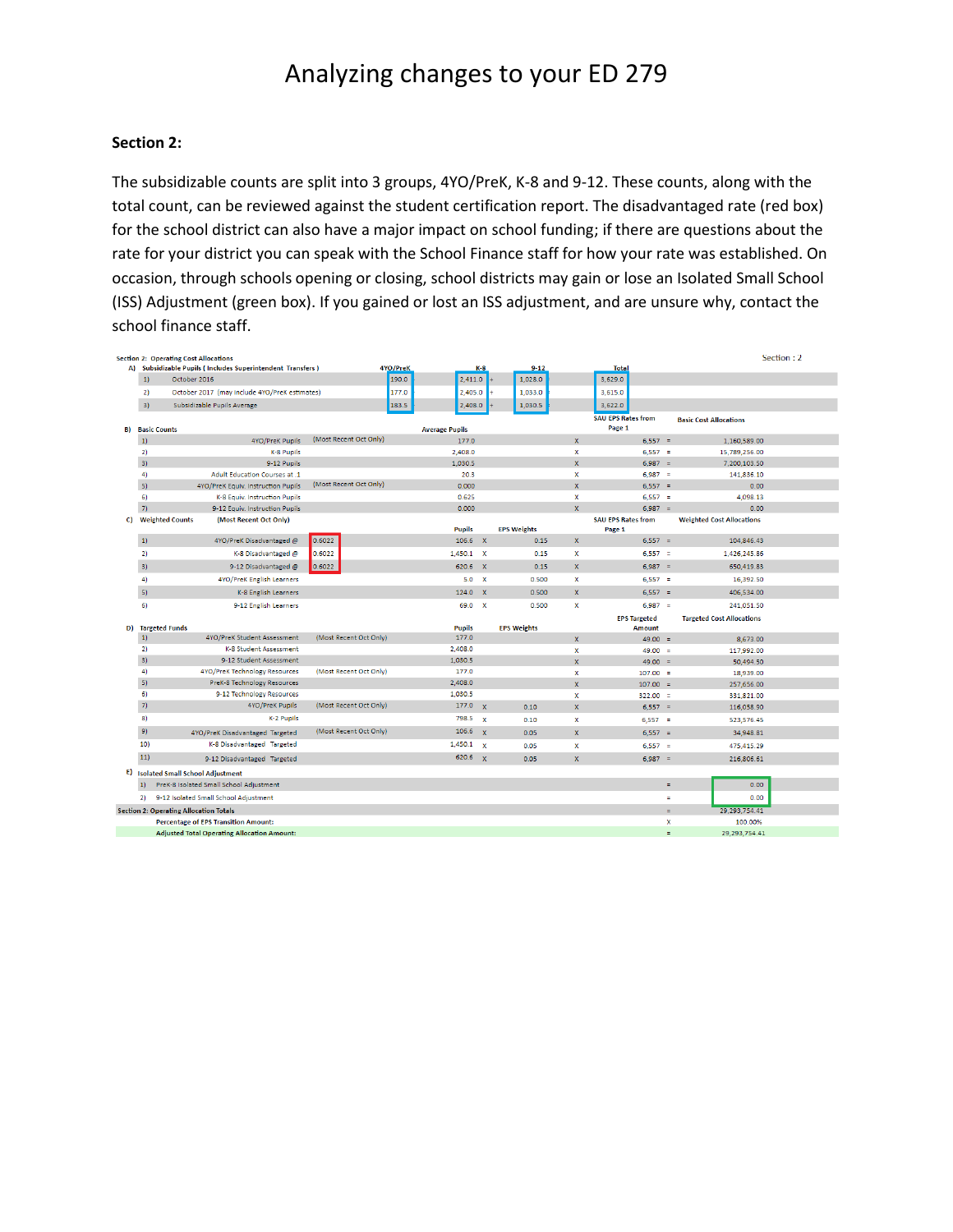## **Section 3:**

## **Other Subsidizable Allocations**

Other subsidizable costs are those costs not included in the operating costs. Reports are provided, by year, of the individual calculations. These reports can be retrieved by going to the following website and click on the year:<https://www.maine.gov/doe/funding/gpa/eps>

| A) Other Subsidizable Costs |                                                          |                    |   |                                    |          |               |
|-----------------------------|----------------------------------------------------------|--------------------|---|------------------------------------|----------|---------------|
|                             |                                                          | <b>Base Year</b>   |   | <b>Inflation</b>                   |          |               |
|                             |                                                          | <b>Expenditure</b> |   | <b>Adjustment</b>                  |          |               |
| 1)                          | Gifted & Talented Expenditures from 2016 - 2017          | 260,331.57         | x | 101.30%                            | Ξ        | 263,715.88    |
|                             | Special Education - EPS Allocation                       |                    |   |                                    | Ξ        | 8,001,967.86  |
| 3)                          | Special Education - High-Cost Out-of-District Allocation |                    |   |                                    | Ξ        | 577,497.73    |
| 4)                          | Transportation Operating - EPS Allocation                |                    |   |                                    | Ξ.       | 1.295.537.69  |
| 5)                          | Approved Bus Allocation (Purchase Year FY 18 or earlier) |                    | × |                                    | $\equiv$ | 219 928 00    |
|                             |                                                          |                    |   | Total Other Subsidizable Costs $=$ |          | 10,358,647.16 |

#### **Teacher Retirement Allocation**

Every two years the department receives information from MEPERS on the retirement costs for each district.

808,287.86

B) Teacher Retirement Amount (Normalized Cost)

#### **Debt Service Allocation**

In this example district, there are currently debt service payments for a school, split into two payments, one for principal and interest and another interest only payment. These current payments are in the blue box below. When these payments are completed, that project will be removed from the ED 279 and the allocation for the school district will be reduced. If the district were to start payments on another state approved project, those payments would also show in this section and the allocation would increase by the amount approved.

If, in the example school district, there are no approved leases for the year, any approval of leases in the future would increase the allocation.

| C) | <b>Debt Service Allocations</b>                             |                     |                              |                  |                      |              |
|----|-------------------------------------------------------------|---------------------|------------------------------|------------------|----------------------|--------------|
| 1  | <b>Town / District</b>                                      | <b>Payment Date</b> | <b>Name of Project</b>       | <b>Principal</b> | <b>Interest</b>      | <b>Total</b> |
|    | <b>AUBURN</b>                                               | 09/01/2018          | NEW PRE K-6 ELEM SCHOOL      | $503.758.00 +$   | $65.237.91 =$        | 568.995.91   |
|    |                                                             | 03/01/2019          | NEW PRE K-6 ELEM SCHOOL      | 0.00             | $55.162.75 =$<br>$+$ | 55,162.75    |
|    |                                                             |                     |                              |                  |                      |              |
| 2) | <b>Total Debt Service Principal &amp; Interest Payments</b> |                     |                              |                  |                      |              |
|    |                                                             |                     |                              | 503,758.00       | 120,400.66           | 624,158.66   |
|    |                                                             |                     |                              |                  |                      |              |
| 3) | Approved Lease for 2017 - 18                                |                     | Auburn Public Schools        |                  |                      | 0.00         |
| 4) | Approved Lease Purchase for 2017 - 18 for                   |                     | <b>Auburn Public Schools</b> |                  |                      | 0.00         |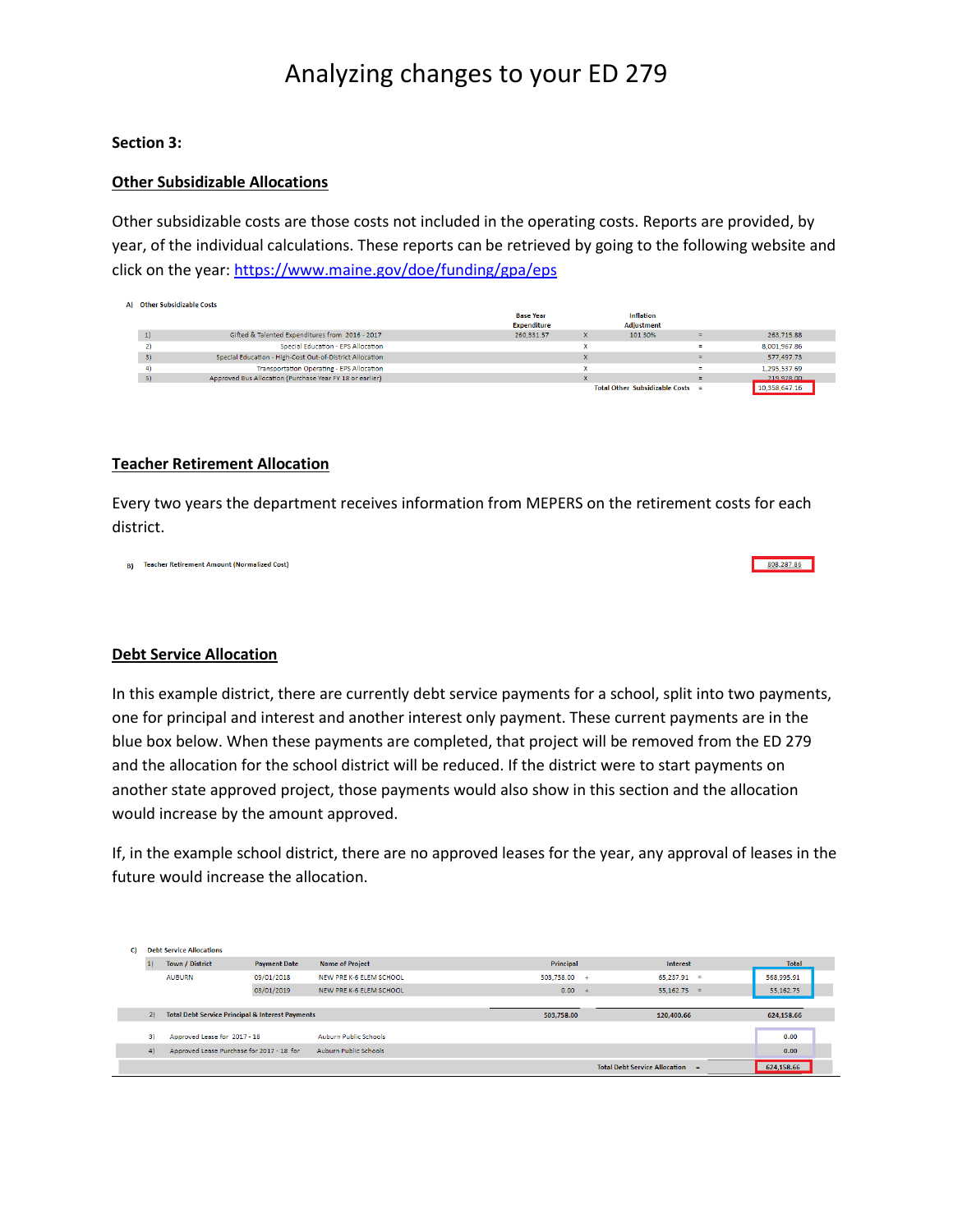## **Section 4:**

## **Total Allocation, Local Contribution, and State Share**

The total allocation from Section 3 above in the red box, is distributed between the communities by subsidizable pupil counts for each community, in the black box. The allocation for each community can be seen in the orange box.

If the State Valuation (green box) or the Mill Expectation (blue box) changes, this will impact the required local contribution (yellow box). The maximum required local required allocation (purple box) is determined by multiplying the state valuation and mill expectation, and is compared to the allocation for each community located in the orange box.

For each community, if the allocation is less than the required amount, the remainder is the state allocation (pink box).

| <b>ORG ID: 14</b>                                                                                       |                                                | <b>Auburn Public Schools</b>                      | 2018 - 2019                                                               |                                                                   |                                                                                              |
|---------------------------------------------------------------------------------------------------------|------------------------------------------------|---------------------------------------------------|---------------------------------------------------------------------------|-------------------------------------------------------------------|----------------------------------------------------------------------------------------------|
|                                                                                                         |                                                |                                                   |                                                                           |                                                                   | Section: 4                                                                                   |
| Section 4: Calculation of Required Local Contribution - Mill Expectation                                |                                                |                                                   |                                                                           |                                                                   |                                                                                              |
| A) Subsidizable Pupils (Excludes Superintendent Transfers for SADs, RSUs & CSDs) by Member Municipality |                                                |                                                   |                                                                           |                                                                   |                                                                                              |
| <b>Member Municipality</b>                                                                              | <b>Average Subsidizable</b><br><b>Pupils</b>   | <b>Percantage of</b><br><b>Total Pupils</b>       | Oper., Othr Sub, &<br><b>Tchr. Ret. Allocation</b><br><b>Distribution</b> | <b>Municipal Debt</b><br><b>Allocation</b><br><b>Distribution</b> | <b>Total Municipal</b><br><b>Allocation Distribution</b><br>as a Percentage of Pupils        |
| <b>Auburn Public Schools</b>                                                                            | 3615.5                                         | 100.00%                                           | 40.460.689.43 +                                                           | $624.158.66 =$                                                    | 41.084.848.09                                                                                |
|                                                                                                         | <b>Total</b><br>3,615.5                        | 100.00%                                           | 40,460,689.43                                                             | 624.158.66                                                        | 41,084,848.09                                                                                |
| <b>B)</b> State Valuation by Member Municipality<br><b>Member Municipality</b>                          | 2016 - 2017 Average<br><b>State Valuation</b>  | Mill<br><b>Expectation</b>                        |                                                                           |                                                                   | <b>Total Municipal Allocation Distribution</b><br>per Valuation<br><b>x Mill Expectation</b> |
| <b>Auburn Public Schools</b>                                                                            | 1.972.025.000<br><b>Total</b><br>1,972,025,000 | 8.48                                              |                                                                           |                                                                   | 16,722,772.00<br>16,722,772.00                                                               |
| C) Required Local Contribution = the lesser of the previous two calculations :                          |                                                |                                                   | <b>Required Local</b>                                                     | Calculated                                                        |                                                                                              |
| <b>Member Municipality</b>                                                                              |                                                | <b>Total Allocation by</b><br><b>Municipality</b> | <b>Contribution by</b><br><b>Municipality</b>                             | Mill<br>Rate                                                      | <b>State Contribution by Municipality</b><br>(Prior to adjustments)                          |
| <b>Auburn Public Schools</b>                                                                            |                                                | 41.084.848.09 -                                   | 16.722.772.00                                                             | 8.48                                                              | 24.362.076.09                                                                                |
|                                                                                                         | <b>Total</b>                                   | 41,084,848.09 -                                   | 16,722,772.00                                                             |                                                                   | 24,362,076.09                                                                                |